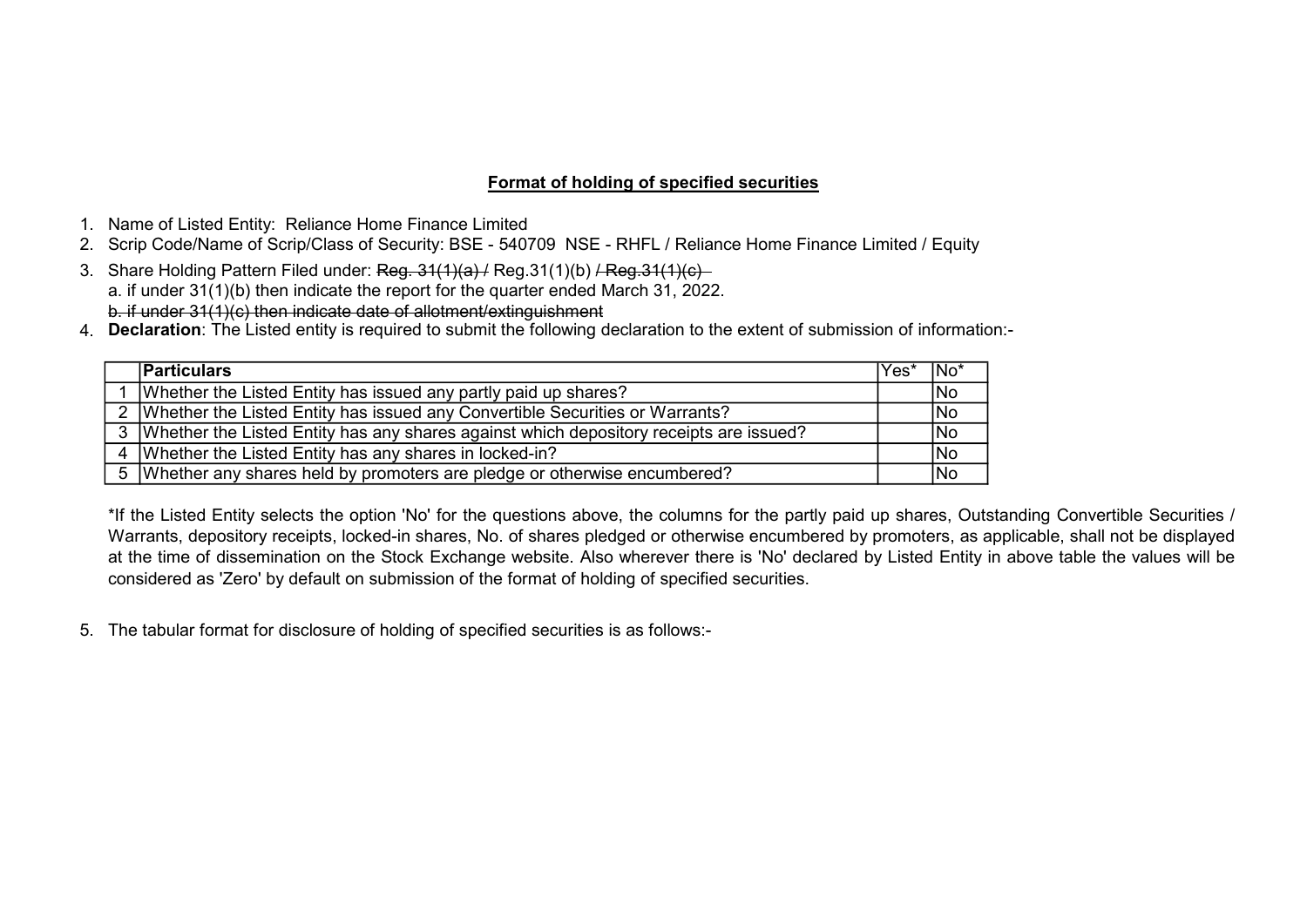## Table I - Summary Statement holding of specified securities

| Cate<br>gory | <b>Category of shareholder</b><br>(II) | Nos. of<br>share-<br>holders<br>(III) | No. of fully<br>paid up equity<br>shares held<br>(IV) | No. of<br>Partly paid-<br>up equity<br>shares held<br>$\mathcal{N}$ | No. of<br>shares<br>Depository<br>Receipts<br>(VI) | Total nos.<br>shares held<br>underlying $ (VII) = (IV) + (V)$<br>+ (VI) | <b>Shareholding</b><br>as a % of total<br>no. of shares<br>(calculated as<br>per SCRR,<br>1957) |                         | Number of Voting Rights held in each class of<br>securities<br>(IX) |              |                                 | <b>No. of Shares</b><br><b>Underlying</b><br><b>Outstanding</b><br>convertible<br>securities<br>(includina | Shareholding,<br><b>Number of Locked in</b><br>as a %<br>shares<br>(XII)<br>assuming full<br>conversion of<br>convertible<br>securities |            |                                     | <b>Number of Shares</b><br>pledged or otherwise<br>encumbered<br>(XIII) | <b>Number of</b><br>equity shares<br>held in<br>dematerialize<br>d form<br>(XIV) |           |
|--------------|----------------------------------------|---------------------------------------|-------------------------------------------------------|---------------------------------------------------------------------|----------------------------------------------------|-------------------------------------------------------------------------|-------------------------------------------------------------------------------------------------|-------------------------|---------------------------------------------------------------------|--------------|---------------------------------|------------------------------------------------------------------------------------------------------------|-----------------------------------------------------------------------------------------------------------------------------------------|------------|-------------------------------------|-------------------------------------------------------------------------|----------------------------------------------------------------------------------|-----------|
|              |                                        |                                       |                                                       |                                                                     |                                                    |                                                                         | (VIII)<br>As a % of                                                                             |                         | <b>No. of Voting Rights</b>                                         |              | Total as a<br>% of<br>$(A+B+C)$ | <b>Warrants</b> )<br>(X)                                                                                   | (as a<br>percentage of                                                                                                                  | No.<br>(a) | As a % of<br>total<br><b>Shares</b> | No.<br>(a)                                                              | As a % of<br>total<br><b>Shares</b>                                              |           |
|              |                                        |                                       |                                                       |                                                                     |                                                    |                                                                         | $(A+B+C2)$                                                                                      | Class:<br><b>Equity</b> | Class:<br><b>NA</b>                                                 | <b>Total</b> |                                 |                                                                                                            | diluted share<br>capital)<br>$(XI) = (VII) + (X)$<br>As a % of<br>$(A+B+C2)$                                                            |            | held<br>(b)                         |                                                                         | held<br>(b)                                                                      |           |
|              | (A) Promoter & Promoter Group          | 10 <sup>1</sup>                       | 240484799                                             |                                                                     |                                                    | 240484799                                                               | 49.58                                                                                           | 240484799               |                                                                     | 240484799    | 49.58                           | <b>NA</b>                                                                                                  | <b>NA</b>                                                                                                                               |            | 0.00                                |                                                                         | 0.00                                                                             | 240484799 |
|              | $(B)$ Public                           | 853205                                | 244574019                                             |                                                                     |                                                    | 244574019                                                               | 50.42                                                                                           | 244574019               |                                                                     | 244574019    | 50.42                           | NA                                                                                                         | <b>NA</b>                                                                                                                               |            | 0.00                                | <b>NA</b>                                                               |                                                                                  | 240603795 |
|              | (C) Non Promoter-Non Public            |                                       |                                                       |                                                                     |                                                    |                                                                         |                                                                                                 |                         |                                                                     |              | 0.00                            | <b>NA</b>                                                                                                  | <b>NA</b>                                                                                                                               |            |                                     | <b>NA</b>                                                               |                                                                                  |           |
|              | (C1) Shares underlying DRs             |                                       |                                                       |                                                                     | $\Omega$                                           |                                                                         |                                                                                                 |                         |                                                                     |              | 0.00                            | NA                                                                                                         | <b>NA</b>                                                                                                                               |            | 0.00                                | <b>NA</b>                                                               |                                                                                  |           |
|              | (C2) Shares held by Employee<br>Trusts |                                       |                                                       |                                                                     |                                                    |                                                                         | 0.00                                                                                            |                         |                                                                     |              | 0.00                            | <b>NA</b>                                                                                                  | <b>NA</b>                                                                                                                               |            | 0.00                                | <b>NA</b>                                                               |                                                                                  |           |
|              | Total                                  | 853215                                | 485058818                                             |                                                                     |                                                    | 485058818                                                               | 100.00                                                                                          | 485058818               |                                                                     | 485058818    | 100.00                          | <b>NA</b>                                                                                                  | <b>NA</b>                                                                                                                               |            | 0.00                                |                                                                         | 0.00                                                                             | 481088594 |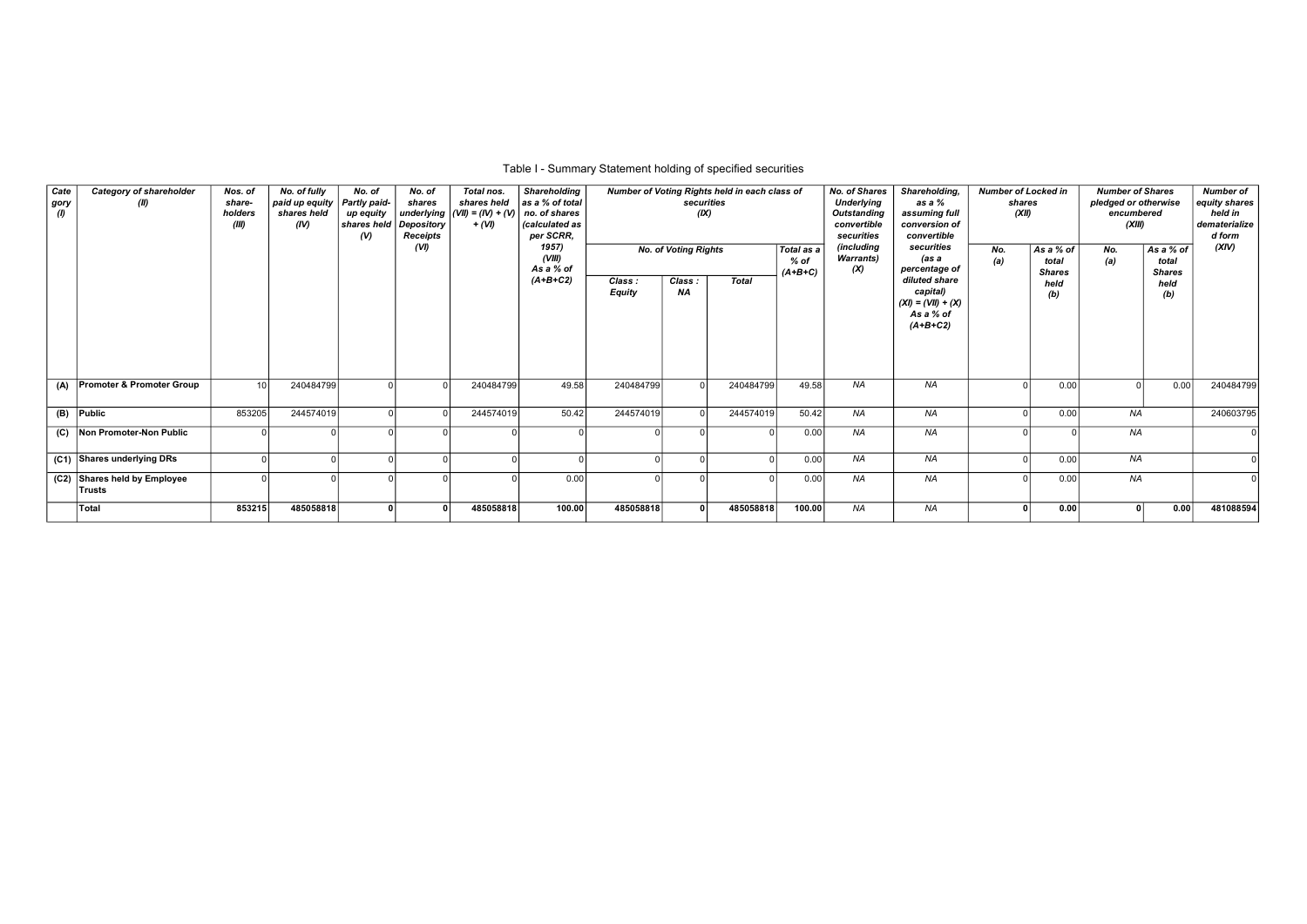|              | Category & Name of the Shareholders<br>(1)                                                                                                                                                                          | PAN<br>(II) | No. of<br>Share-<br>holder<br>(III) | No. of fully paid<br>up equity<br>shares held<br>(IV) | Partly paid-<br>up equity<br>shares held<br>(V) | Nos. of<br>shares<br>underlying<br>Depository<br><b>Receipts</b> | Total nos.<br>shares held<br>$(VII = IV+V+VI)$ | Shareholdin<br>g %<br>calculated<br>as per<br><b>SCRR, 1957</b> |                  | securities<br>(IX)   | Number of Voting Rights held in each class of |                                                               | No. of Shares<br>Underlying<br>Outstanding<br>convertible<br>securities | Shareholding,<br>as a %<br>assuming full<br>conversion of<br>convertible                               | Number of Locked in shares<br>(XII) |                                          |            | Number of Shares pledged or Number of equity<br>otherwise encumbered<br>(XIII)<br>As a % of total | shares held in<br>dematerialized<br>form<br>(XIV) | <b>Shareholder Type</b> |
|--------------|---------------------------------------------------------------------------------------------------------------------------------------------------------------------------------------------------------------------|-------------|-------------------------------------|-------------------------------------------------------|-------------------------------------------------|------------------------------------------------------------------|------------------------------------------------|-----------------------------------------------------------------|------------------|----------------------|-----------------------------------------------|---------------------------------------------------------------|-------------------------------------------------------------------------|--------------------------------------------------------------------------------------------------------|-------------------------------------|------------------------------------------|------------|---------------------------------------------------------------------------------------------------|---------------------------------------------------|-------------------------|
|              |                                                                                                                                                                                                                     |             |                                     |                                                       |                                                 | (VI)                                                             |                                                | As a % of<br>$(A+B+C2)$<br>(VIII)                               |                  | No. of Voting Rights |                                               | <b>Total as</b><br>a % of<br><b>Total</b><br>Voting<br>rights | <i>(including</i><br><b>Warrants)</b><br>(X)                            | securities (as a<br>percentage of<br>diluted share<br>capital)<br>(XI) = (VII)+(X) as<br>a % of A+B+C2 | No.<br>(a)                          | As a % of<br>total Shares<br>held<br>(b) | No.<br>(a) | Shares held<br>(b)                                                                                |                                                   |                         |
|              |                                                                                                                                                                                                                     |             |                                     |                                                       |                                                 |                                                                  |                                                |                                                                 | Class:<br>Equity | Class:<br>NA         | <b>Total</b>                                  |                                                               |                                                                         |                                                                                                        |                                     |                                          |            |                                                                                                   |                                                   |                         |
| (1)          | Indian                                                                                                                                                                                                              |             |                                     |                                                       |                                                 |                                                                  |                                                |                                                                 |                  |                      |                                               |                                                               |                                                                         |                                                                                                        |                                     |                                          |            |                                                                                                   |                                                   |                         |
| (a)          | Individuals/Hindu undivided Family                                                                                                                                                                                  |             |                                     | 1166014                                               |                                                 |                                                                  | 1166014                                        | 0.24                                                            | 1166014          |                      | 1166014                                       | 0.24                                                          | <b>NA</b>                                                               | <b>NA</b>                                                                                              | $\Omega$                            | $\Omega$                                 |            | $\Omega$                                                                                          | 1166014                                           |                         |
|              | 1 Anil D. Ambani                                                                                                                                                                                                    |             |                                     | 273891                                                |                                                 |                                                                  | 273891                                         | 0.06                                                            | 273891           |                      | 27389                                         | 0.06                                                          | <b>NA</b>                                                               | <b>NA</b>                                                                                              | $\Omega$                            | $\Omega$                                 |            | $\Omega$                                                                                          |                                                   | 273891 Promoter Group   |
|              | 2 Tina A Ambani                                                                                                                                                                                                     |             |                                     | 263474                                                |                                                 |                                                                  | 263474                                         | 0.05                                                            | 263474           |                      | 263474                                        | 0.05                                                          | <b>NA</b>                                                               | <b>NA</b>                                                                                              | $\Omega$                            | ol                                       |            | $\Omega$                                                                                          |                                                   | 263474 Promoter Group   |
|              | 3 Jai Anmol A Ambani                                                                                                                                                                                                |             |                                     | 83487                                                 |                                                 |                                                                  | 83487                                          | 0.02                                                            | 83487            |                      | 83487                                         | 0.02                                                          | <b>NA</b>                                                               | <b>NA</b>                                                                                              | $\Omega$                            | 0 I                                      |            | $\mathbf 0$                                                                                       |                                                   | 83487 Promoter Group    |
|              | 4 Jai Anshul A Ambani                                                                                                                                                                                               |             |                                     |                                                       |                                                 |                                                                  |                                                | 0.00                                                            |                  |                      |                                               | 0.00                                                          | <b>NA</b>                                                               | <b>NA</b>                                                                                              |                                     | $\Omega$                                 |            | $\Omega$                                                                                          |                                                   | Fromoter Group          |
|              | 5 Kokila D. Ambani (*)                                                                                                                                                                                              |             |                                     | 545157                                                |                                                 |                                                                  | 545157                                         | 0.11                                                            | 545157           |                      | 545157                                        | 0.11                                                          | NA                                                                      | <b>NA</b>                                                                                              | $\Omega$                            | $\Omega$                                 |            | $\overline{0}$                                                                                    |                                                   | 545157 Promoter Group   |
|              | (b) Central Government/State Government(s)                                                                                                                                                                          |             |                                     | $\Omega$                                              |                                                 |                                                                  |                                                | 0.00                                                            | $\Omega$         |                      |                                               | 0.00                                                          | <b>NA</b>                                                               | <b>NA</b>                                                                                              | - O I                               | 0.00                                     |            | 0.00                                                                                              |                                                   |                         |
| (c)          | Financial Institutions/Banks                                                                                                                                                                                        |             |                                     |                                                       |                                                 |                                                                  |                                                | 0.00                                                            |                  |                      |                                               | 0.00                                                          | <b>NA</b>                                                               | <b>NA</b>                                                                                              | $\Omega$                            | 0.00                                     |            | 0.00                                                                                              |                                                   |                         |
|              | (d) Any Other (specify)                                                                                                                                                                                             |             |                                     | 239318785                                             |                                                 |                                                                  | 239318785                                      | 49.34                                                           | 239318785        |                      | 239318785                                     | 49.34                                                         | <b>NA</b>                                                               | <b>NA</b>                                                                                              | $\Omega$                            | 0.00                                     |            | 0.00                                                                                              | 239318785                                         |                         |
| $\mathbf{1}$ | Reliance Inceptum Private Limited                                                                                                                                                                                   |             |                                     | 23964                                                 |                                                 |                                                                  | 23964                                          | 0.00                                                            | 23964            |                      | 23964                                         | 0.00                                                          | <b>NA</b>                                                               | <b>NA</b>                                                                                              | $\mathbf 0$                         | -01                                      |            | 0.00                                                                                              |                                                   | 23964 Promoter Group    |
|              | 2 Reliance Innoventures Private Limited                                                                                                                                                                             |             |                                     |                                                       |                                                 |                                                                  |                                                | 0.00                                                            |                  |                      |                                               | 0.00                                                          | <b>NA</b>                                                               | <b>NA</b>                                                                                              | $\Omega$                            | $\Omega$                                 | $\Omega$   | $\Omega$                                                                                          |                                                   | Promoter Group          |
|              | 3 Reliance Infrastructure Consulting<br>Engineers Private Limited                                                                                                                                                   |             |                                     | 2975633                                               |                                                 |                                                                  | 2975633                                        | 0.61                                                            | 2975633          |                      | 2975633                                       | 0.61                                                          | <b>NA</b>                                                               | <b>NA</b>                                                                                              |                                     |                                          |            | 0.00                                                                                              |                                                   | 2975633 Promoter Group  |
|              | 4 CLE Private Limited                                                                                                                                                                                               |             |                                     | 3250000                                               |                                                 |                                                                  | 3250000                                        | 0.67                                                            | 3250000          |                      | 3250000                                       | 0.67                                                          | <b>NA</b>                                                               | <b>NA</b>                                                                                              | $\Omega$                            | ol                                       |            | $\Omega$                                                                                          |                                                   | 3250000 Promoter Group  |
|              | 5 Reliance Infrastructure Management Private<br>Limited                                                                                                                                                             |             |                                     | 700000                                                |                                                 |                                                                  | 700000                                         | 0.14                                                            | 700000           |                      | 700000                                        | 0.14                                                          | <b>NA</b>                                                               | <b>NA</b>                                                                                              | $\Omega$                            | $\Omega$                                 |            | 0.00                                                                                              |                                                   | 700000 Promoter Group   |
|              | 6 Reliance Capital Limited                                                                                                                                                                                          |             |                                     | 232369188                                             |                                                 |                                                                  | 232369188                                      | 47.91                                                           | 232369188        |                      | 232369188                                     | 47.91                                                         | NA                                                                      | <b>NA</b>                                                                                              | $\Omega$                            | $\Omega$                                 |            | 0.00                                                                                              | 232369188 Promoter                                |                         |
|              | Sub-Total (A)(1)                                                                                                                                                                                                    |             | 10                                  | 240484799                                             |                                                 |                                                                  | 240484799                                      | 49.58                                                           | 240484799        |                      | 240484799                                     | 49.58                                                         | <b>NA</b>                                                               | <b>NA</b>                                                                                              | $\Omega$                            | 0.00                                     |            | 0.00                                                                                              | 240484799                                         |                         |
| (2)          | Foreign                                                                                                                                                                                                             |             |                                     |                                                       |                                                 |                                                                  |                                                |                                                                 |                  |                      |                                               |                                                               |                                                                         |                                                                                                        |                                     |                                          |            |                                                                                                   |                                                   |                         |
| (a)          | Individuals (Non-Resident Individuals/Foreign<br>Individuals)                                                                                                                                                       |             |                                     | $\Omega$                                              |                                                 |                                                                  |                                                | 0.00                                                            | $\Omega$         |                      | $\Omega$                                      | 0.00                                                          | <b>NA</b>                                                               | <b>NA</b>                                                                                              | ol                                  | 0.00                                     | $\Omega$   | 0.00                                                                                              |                                                   |                         |
| (b)          | Government                                                                                                                                                                                                          |             |                                     |                                                       |                                                 |                                                                  |                                                | 0.00                                                            | $\Omega$         |                      | $\Omega$                                      | 0.00                                                          | <b>NA</b>                                                               | <b>NA</b>                                                                                              | $\Omega$                            | 0.00                                     |            | 0.00                                                                                              |                                                   |                         |
| (c)          | Institutions                                                                                                                                                                                                        |             |                                     |                                                       |                                                 |                                                                  |                                                | 0.00                                                            | $\Omega$         |                      |                                               | 0.00                                                          | <b>NA</b>                                                               | <b>NA</b>                                                                                              | - 0                                 | 0.00                                     |            | 0.00                                                                                              |                                                   |                         |
|              | (d) Foreign Portfolio Investor                                                                                                                                                                                      |             |                                     |                                                       |                                                 |                                                                  |                                                | 0.00                                                            | $\Omega$         |                      | $\Omega$                                      | 0.00                                                          | <b>NA</b>                                                               | <b>NA</b>                                                                                              | $\Omega$                            | 0.00                                     | $\Omega$   | 0.00                                                                                              |                                                   |                         |
|              | (e) Any Other (specify)                                                                                                                                                                                             |             |                                     |                                                       |                                                 |                                                                  |                                                | 0.00                                                            | $\Omega$         |                      |                                               | 0.00                                                          | <b>NA</b>                                                               | <b>NA</b>                                                                                              | $\Omega$                            | 0.00                                     |            | 0.00                                                                                              |                                                   |                         |
|              | Sub-Total (A)(2)                                                                                                                                                                                                    |             |                                     |                                                       |                                                 |                                                                  |                                                | 0.00                                                            |                  |                      |                                               | 0.00                                                          | <b>NA</b>                                                               | <b>NA</b>                                                                                              | $\Omega$                            | 0.00                                     |            | 0.00                                                                                              |                                                   |                         |
|              | <b>Total Shareholding of Promoter and</b><br>Promoter Group (A)=(A)(1)+(A)(2)                                                                                                                                       |             | 10                                  | 240484799                                             |                                                 |                                                                  | 240484799                                      | 49.58                                                           | 240484799        |                      | 240484799                                     | 49.58                                                         | <b>NA</b>                                                               | NA                                                                                                     |                                     | 0.00                                     |            | 0.00                                                                                              | 240484799                                         |                         |
|              | Details of Shares which remain unclaimed may be given here along with details such as number of shareholders, outstanding shares held in demat/unclaimed suspense account, voting rights which are frozen etc. - NA |             |                                     |                                                       |                                                 |                                                                  |                                                |                                                                 |                  |                      |                                               |                                                               |                                                                         |                                                                                                        |                                     |                                          |            |                                                                                                   |                                                   |                         |
| Note:        |                                                                                                                                                                                                                     |             |                                     |                                                       |                                                 |                                                                  |                                                |                                                                 |                  |                      |                                               |                                                               |                                                                         |                                                                                                        |                                     |                                          |            |                                                                                                   |                                                   |                         |
|              | (1) PAN would not be displayed on website of Stock Exchange(s).                                                                                                                                                     |             |                                     |                                                       |                                                 |                                                                  |                                                |                                                                 |                  |                      |                                               |                                                               |                                                                         |                                                                                                        |                                     |                                          |            |                                                                                                   |                                                   |                         |
|              | (2) The term "Encumbrance" has the same meaning as assigned under regulation 28(3) of SEBI (Substantial Acquisition of Shares and Takeovers) Regulations, 2011                                                      |             |                                     |                                                       |                                                 |                                                                  |                                                |                                                                 |                  |                      |                                               |                                                               |                                                                         |                                                                                                        |                                     |                                          |            |                                                                                                   |                                                   |                         |

(\*) As per disclosure, pursuant to Regulation 30(2) of SEBI (Substantial Acquisition of Shares and Takeovers) Regulations, 2011 received from the Promoters alongwith Persons Acting in Concert, 17,00,000 (0.35%) equity shar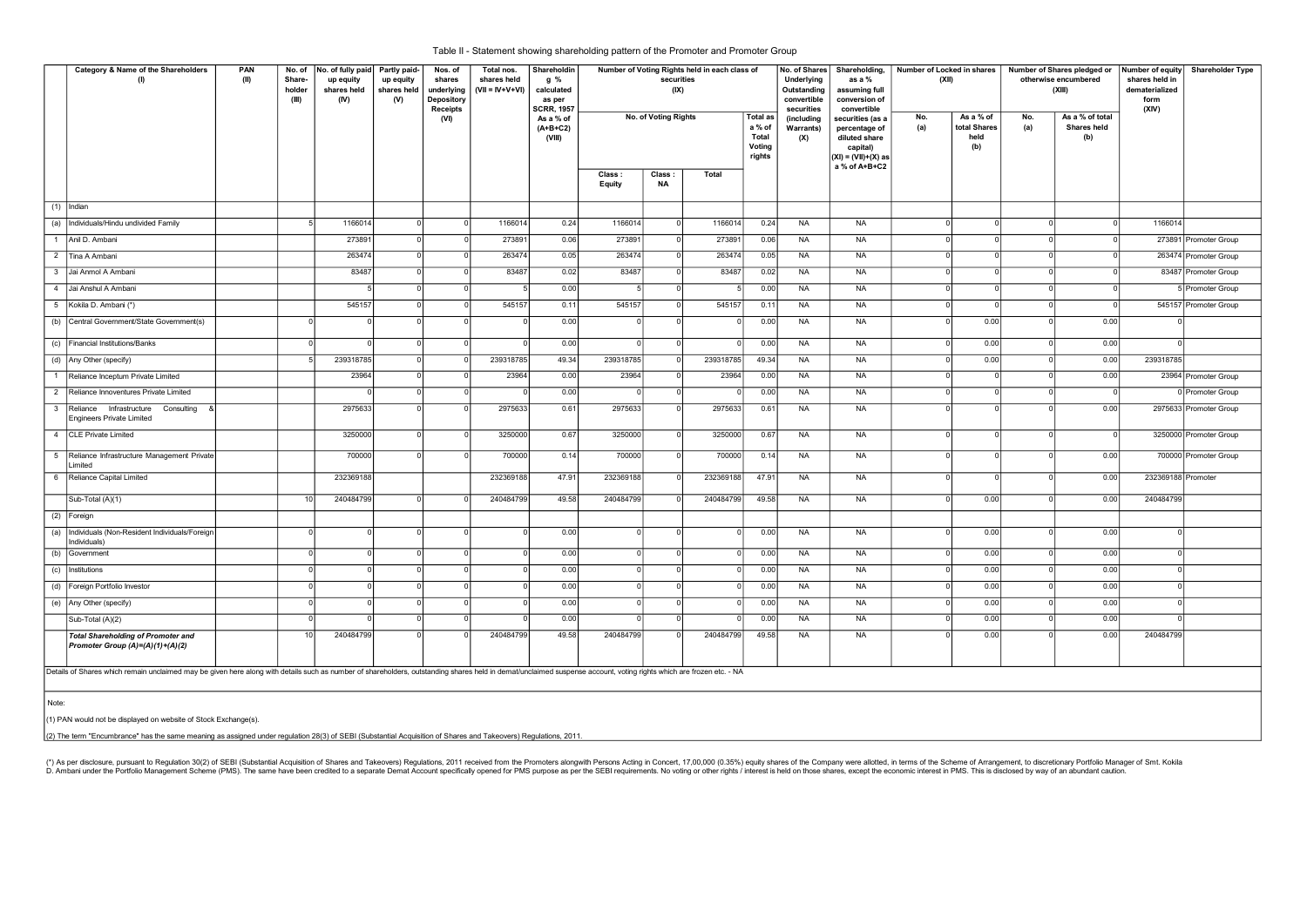#### Table III - Statement showing shareholding pattern of the Public shareholder

|     | Category & Name of the<br><b>Shareholders</b><br>$\theta$                               | <b>PAN</b><br>(II) | <b>Nos. of Share</b><br>holder<br>(III) | No. of fully<br>paid up equity<br>shares held<br>(IV) | Partly<br>paid-up<br>equity<br>shares<br>held | Nos. of<br>shares<br>underlyin<br>g<br><b>Depositor</b> | Total nos.<br>shares held<br>(VII = IV+V+VI) | <b>Shareholdin</b><br>g %<br>calculated<br>as per<br><b>SCRR, 1957</b> |                  | securities<br>(X)           | Number of Voting Rights held in each class of |                                               | No. of Shares<br><b>Underlying</b><br><b>Outstanding</b><br>convertible<br>securities | Total<br>shareholding,<br>as a %<br>assuming full<br>conversion of     | <b>Number of Locked in</b><br>shares<br>(XII) |                                          | <b>Number of Shares</b><br>pledged or otherwise<br>encumbered<br>(XIII) |                                                   | <b>Number of</b><br>equity shares<br>held in<br>dematerialized<br>form |
|-----|-----------------------------------------------------------------------------------------|--------------------|-----------------------------------------|-------------------------------------------------------|-----------------------------------------------|---------------------------------------------------------|----------------------------------------------|------------------------------------------------------------------------|------------------|-----------------------------|-----------------------------------------------|-----------------------------------------------|---------------------------------------------------------------------------------------|------------------------------------------------------------------------|-----------------------------------------------|------------------------------------------|-------------------------------------------------------------------------|---------------------------------------------------|------------------------------------------------------------------------|
|     |                                                                                         |                    |                                         |                                                       | $($ V)                                        | <b>Receipts</b>                                         |                                              | As a % of                                                              |                  | <b>No. of Voting Rights</b> |                                               | Total                                         | (including                                                                            | convertible                                                            | No.                                           | As a %                                   | No. (Not                                                                | As a % of                                         | (XIV)                                                                  |
|     |                                                                                         |                    |                                         |                                                       |                                               | (VI)                                                    |                                              | $(A+B+C2)$<br>(VIII)                                                   | Class:<br>Equity | Class :<br>NA               | <b>Total</b>                                  | as a %<br>of Total<br><b>Voting</b><br>rights | Warrants)<br>(X)                                                                      | securities (as<br>a percentage<br>of diluted<br>share capital)<br>(XI) | (a)                                           | of total<br><b>Shares</b><br>held<br>(b) | applicable<br>(a)                                                       | total<br>shares<br>held (Not<br>applicable<br>(b) |                                                                        |
|     |                                                                                         |                    |                                         |                                                       |                                               |                                                         |                                              |                                                                        |                  |                             |                                               |                                               |                                                                                       |                                                                        |                                               |                                          |                                                                         |                                                   |                                                                        |
| (1) | Institutions                                                                            |                    |                                         |                                                       |                                               |                                                         |                                              |                                                                        |                  |                             |                                               |                                               |                                                                                       |                                                                        |                                               |                                          |                                                                         |                                                   |                                                                        |
| (a) | <b>Mutual Funds</b>                                                                     |                    | 142                                     | 24019                                                 |                                               |                                                         | 24019                                        | 0.00                                                                   | 24019            |                             | 24019                                         | 0.00                                          | <b>NA</b>                                                                             | <b>NA</b>                                                              |                                               | 0.00                                     | <b>NA</b>                                                               |                                                   | 1361                                                                   |
| (b) | Venture Capital Funds                                                                   |                    |                                         |                                                       | $\Omega$                                      |                                                         |                                              | 0.00                                                                   |                  |                             | $\Omega$                                      | 0.00                                          | <b>NA</b>                                                                             | <b>NA</b>                                                              |                                               | 0.00                                     | <b>NA</b>                                                               |                                                   |                                                                        |
| (c) | Alternate Investment Funds                                                              |                    | $\Omega$                                | $\Omega$                                              | ΩI                                            | nl                                                      |                                              | 0.00                                                                   | $\Omega$         | $\Omega$                    | $\Omega$                                      | 0.00                                          | <b>NA</b>                                                                             | <b>NA</b>                                                              |                                               | 0.00                                     | <b>NA</b>                                                               |                                                   | nl                                                                     |
| (d) | Foreign Venture Capital Investors                                                       |                    | $\Omega$                                |                                                       | $\Omega$                                      | $\Omega$                                                |                                              | 0.00                                                                   |                  |                             |                                               | 0.00                                          | <b>NA</b>                                                                             | <b>NA</b>                                                              |                                               | 0.00                                     | <b>NA</b>                                                               |                                                   |                                                                        |
| (e) | Foreign Portfolio Investors                                                             |                    | 5                                       | 10609170                                              | $\Omega$                                      | $\Omega$                                                | 10609170                                     | 2.19                                                                   | 10609170.000     | $\Omega$                    | 10609170                                      | 2.19                                          | NA                                                                                    | NA                                                                     | U                                             | 0.00                                     | <b>NA</b>                                                               |                                                   | 10609170                                                               |
|     | Aviator Global Investment Fund                                                          |                    |                                         | 8000000                                               | 0                                             | $\Omega$                                                | 8000000                                      | 1.65                                                                   | 8000000          | $\Omega$                    | 8000000                                       | 1.65                                          | <b>NA</b>                                                                             | <b>NA</b>                                                              |                                               | 0.00                                     | <b>NA</b>                                                               |                                                   | 8000000                                                                |
|     | <b>Financial Institutions/Banks</b>                                                     |                    | 216                                     | 18339                                                 | $\overline{0}$                                | $\Omega$                                                | 18339                                        | 0.00                                                                   | 18339            | $\Omega$                    | 18339                                         | 0.00                                          | <b>NA</b>                                                                             | <b>NA</b>                                                              |                                               | 0.00                                     | <b>NA</b>                                                               |                                                   | 3763                                                                   |
| (q) | Insurance Companies                                                                     |                    | 8                                       | 7515285                                               | $\overline{0}$                                | $\Omega$                                                | 7515285                                      | 1.56                                                                   | 7515285          | $\Omega$                    | 7515285                                       | 1.56                                          | <b>NA</b>                                                                             | <b>NA</b>                                                              |                                               | 0.00                                     | <b>NA</b>                                                               |                                                   | 7515142                                                                |
|     | Life Insurance Corporation of India                                                     |                    |                                         | 7486599                                               | $\Omega$                                      | $\Omega$                                                | 7486599                                      | 1.54                                                                   | 7486599          |                             | 7486599                                       | 1.54                                          | <b>NA</b>                                                                             | <b>NA</b>                                                              |                                               | 0.00                                     | <b>NA</b>                                                               |                                                   | 7486599                                                                |
| (h) | Provident Funds/Pension Funds                                                           |                    | - 0                                     |                                                       | $\Omega$                                      | $\Omega$                                                |                                              | 0.00                                                                   | $\Omega$         |                             | $\Omega$                                      | 0.00                                          | NA                                                                                    | <b>NA</b>                                                              |                                               | 0.00                                     | <b>NA</b>                                                               |                                                   |                                                                        |
| (i) | Any Other (specify)                                                                     |                    | 248                                     | 6682                                                  | nl                                            | $\Omega$                                                | 6682                                         | 0.00                                                                   | 6682             |                             | 6682                                          | 0.00                                          | <b>NA</b>                                                                             | NA                                                                     |                                               | 0.00                                     | <b>NA</b>                                                               |                                                   | 952                                                                    |
|     | Foreign Institutional Investors                                                         |                    |                                         | 6682                                                  | $\Omega$                                      | $\Omega$                                                | 6682                                         | 0.00                                                                   | 6682             | $\Omega$                    | 6682                                          | 0.00                                          | <b>NA</b>                                                                             | <b>NA</b>                                                              |                                               | 0.00                                     | <b>NA</b>                                                               |                                                   | 952                                                                    |
|     | Sub-Total (B)(1)                                                                        |                    | 619                                     | 18173495                                              | 0                                             | ΩI                                                      | 18173495                                     | 3.75                                                                   | 18173495         |                             | 18173495                                      | 3.75                                          | NA                                                                                    | <b>NA</b>                                                              |                                               | 0.00                                     | <b>NA</b>                                                               |                                                   | 18130388                                                               |
| (2) | Central Government/State<br>Government(s)/President of India                            |                    | 47                                      | 40137                                                 |                                               |                                                         | 40137                                        | 0.01                                                                   | 40137            | U                           | 40137                                         | 0.01                                          | NA                                                                                    | <b>NA</b>                                                              |                                               | 0.00                                     | <b>NA</b>                                                               |                                                   |                                                                        |
|     | Sub-Total (B)(2)                                                                        |                    | 47                                      | 40137                                                 | ΩI                                            | $\Omega$                                                | 40137                                        | 0.01                                                                   | 40137            | $\Omega$                    | 40137                                         | 0.01                                          | <b>NA</b>                                                                             | <b>NA</b>                                                              | 0.00                                          | 0.00                                     | <b>NA</b>                                                               |                                                   | $\mathbf{a}$                                                           |
| (3) | <b>Non-institutions</b>                                                                 |                    |                                         |                                                       |                                               |                                                         |                                              |                                                                        |                  |                             |                                               |                                               |                                                                                       |                                                                        |                                               |                                          |                                                                         |                                                   |                                                                        |
| (a) | Individuals-                                                                            |                    | 839461                                  | 206139844                                             |                                               |                                                         | 206139844                                    | 42.50                                                                  | 206139844        |                             | 206139844                                     | 42.50                                         | ΝA                                                                                    | NA                                                                     |                                               | 0.00                                     | <b>NA</b>                                                               |                                                   | 202466436                                                              |
|     | Individual shareholders holding<br>nominal share capital up to<br>Rs. 2 lakhs.          |                    | 838240                                  | 123779399                                             |                                               |                                                         | 123779399                                    | 25.52                                                                  | 123779399        |                             | 123779399 25.5184                             |                                               | <b>NA</b>                                                                             | <b>NA</b>                                                              |                                               | $\sqrt{ }$                               | NA                                                                      |                                                   | 120128491                                                              |
|     | . Individual shareholders holding<br>nominal share capital in excess of<br>Rs. 2 lakhs. |                    | 1221                                    | 82360445                                              |                                               |                                                         | 82360445                                     | 16.98                                                                  | 82360445         |                             | 82360445 16.9795                              |                                               | <b>NA</b>                                                                             | <b>NA</b>                                                              |                                               | $\Omega$                                 | <b>NA</b>                                                               |                                                   | 82337945                                                               |
| (b) | NBFCs registered with RBI                                                               |                    | $\Omega$                                | $\overline{0}$                                        | ΩI                                            | $\Omega$                                                | $\Omega$                                     | 0.00                                                                   | -o l             | $\Omega$                    | -ol                                           | 0.00                                          | <b>NA</b>                                                                             | <b>NA</b>                                                              |                                               | 0.00                                     | <b>NA</b>                                                               |                                                   | $\Omega$                                                               |
| (c) | Employee Trusts                                                                         |                    | $\Omega$                                | $\circ$                                               | $\Omega$                                      | $\Omega$                                                |                                              | 0.00                                                                   | -o l             |                             | -ol                                           | 0.00                                          | <b>NA</b>                                                                             | <b>NA</b>                                                              |                                               | 0.00                                     | <b>NA</b>                                                               |                                                   | $\Omega$                                                               |
| (d) | Overseas Depositories (holding DRs)<br>(balancing figure)                               |                    |                                         |                                                       |                                               |                                                         |                                              | 0.00                                                                   |                  |                             |                                               | 0.00                                          | <b>NA</b>                                                                             | <b>NA</b>                                                              |                                               | 0.00                                     | <b>NA</b>                                                               |                                                   |                                                                        |
| (e) | Any Other (specify)                                                                     |                    | 13078                                   | 20220543                                              | ΩI                                            | $\Omega$                                                | 20220543                                     | 4.16                                                                   | 20220543         | n                           | 20220543                                      | 4.16                                          | <b>NA</b>                                                                             | <b>NA</b>                                                              | $\Omega$                                      | 0.00                                     | <b>NA</b>                                                               |                                                   | 2000697                                                                |
|     | Non Resident Indians                                                                    |                    | 10282                                   | 5889606                                               | 0                                             | $\Omega$                                                | 5889606                                      | 1.21                                                                   | 5889606          | 0l                          | 5889606                                       | 1.21                                          | NA                                                                                    | <b>NA</b>                                                              |                                               | 0.00                                     | <b>NA</b>                                                               |                                                   | 5752441                                                                |
|     | <b>Bodies Corporates</b>                                                                |                    |                                         |                                                       |                                               |                                                         |                                              |                                                                        |                  |                             |                                               |                                               |                                                                                       |                                                                        |                                               |                                          |                                                                         |                                                   |                                                                        |
|     | Domestic                                                                                |                    | 2689                                    | 13363228                                              | $\Omega$                                      | $\Omega$                                                | 13363228                                     | 2.75                                                                   | 13363228         | $\Omega$                    | 13363228                                      | 2.75                                          | <b>NA</b>                                                                             | <b>NA</b>                                                              |                                               | 0.00                                     | <b>NA</b>                                                               |                                                   | 13287855                                                               |
|     | <b>VLS Finance Limited</b>                                                              |                    |                                         | 6299203                                               | 0                                             |                                                         | 6299203                                      | 1.30                                                                   | 6299203          |                             | 6299203                                       | 1.30                                          | <b>NA</b>                                                                             | <b>NA</b>                                                              |                                               | 0.00                                     | <b>NA</b>                                                               |                                                   | 6299203                                                                |
|     | Overseas Corporate Bodies                                                               |                    | 18                                      | 1126                                                  | $\Omega$                                      | $\Omega$                                                | 1126                                         | 0.00                                                                   | 1126             | $\Omega$                    | 1126                                          | 0.00                                          | <b>NA</b>                                                                             | NA                                                                     |                                               | 0.00                                     | NA                                                                      |                                                   | 92                                                                     |
|     | <b>Clearing Members</b>                                                                 |                    | 89                                      | 966583                                                | 0                                             | $\Omega$                                                | 966583                                       | 0.20                                                                   | 966583           | $\Omega$                    | 966583                                        | 0.20                                          | <b>NA</b>                                                                             | NA                                                                     |                                               | 0.00                                     | <b>NA</b>                                                               |                                                   | 966583                                                                 |
|     | Sub-Total (B)(3)                                                                        |                    | 852539                                  | 226360387                                             | $\Omega$                                      |                                                         | 226360387                                    | 46.66                                                                  | 226360387        | $\Omega$                    | 226360387                                     | 46.66                                         | <b>NA</b>                                                                             | <b>NA</b>                                                              |                                               | $\Omega$                                 | <b>NA</b>                                                               |                                                   | 222473407                                                              |
|     | Total Public Shareholding (B) =<br>$(B)(1)+(B)(2)+(B)(3)$                               |                    | 853205                                  | 244574019                                             |                                               |                                                         | 244574019                                    | 50.42                                                                  | 244574019        | $\mathbf{r}$                | 244574019                                     | 50.42                                         | <b>NA</b>                                                                             | <b>NA</b>                                                              |                                               | 0.00                                     | <b>NA</b>                                                               |                                                   | 240603795                                                              |

Details of the shareholders acting as persons in Concert including their Shareholding (No. and %): NA

Details of Shares which remain unclaimed may be given here along with details such as number of shareholders, outstanding shares held in demat /unclaimed suspense account, voting rights which were frozen etc.: 52,134 numbe Limited - Unclaimed Suspense Account" and the voting rights on the shares outstanding shall remain frozen till the rightful owner of such shares claims the shares. The shares were allotted and transferred to Unclaimed Susp Scheme of Arrangement between Reliance Capital Limited and Reliance Home Finance Limited.

Note:

(1) PAN would not be displayed on website of Stock Exchange(s).

(2) The above format needs to be disclosed along with the name of following persons:

Institutions/Non Institutions holding more than 1% of total number of shares.

(3) W.r.t. the information pertaining to Depository Receipts, the same may be disclosed in the respective columns to the extent information available and the balance to be disclosed as held by custodian.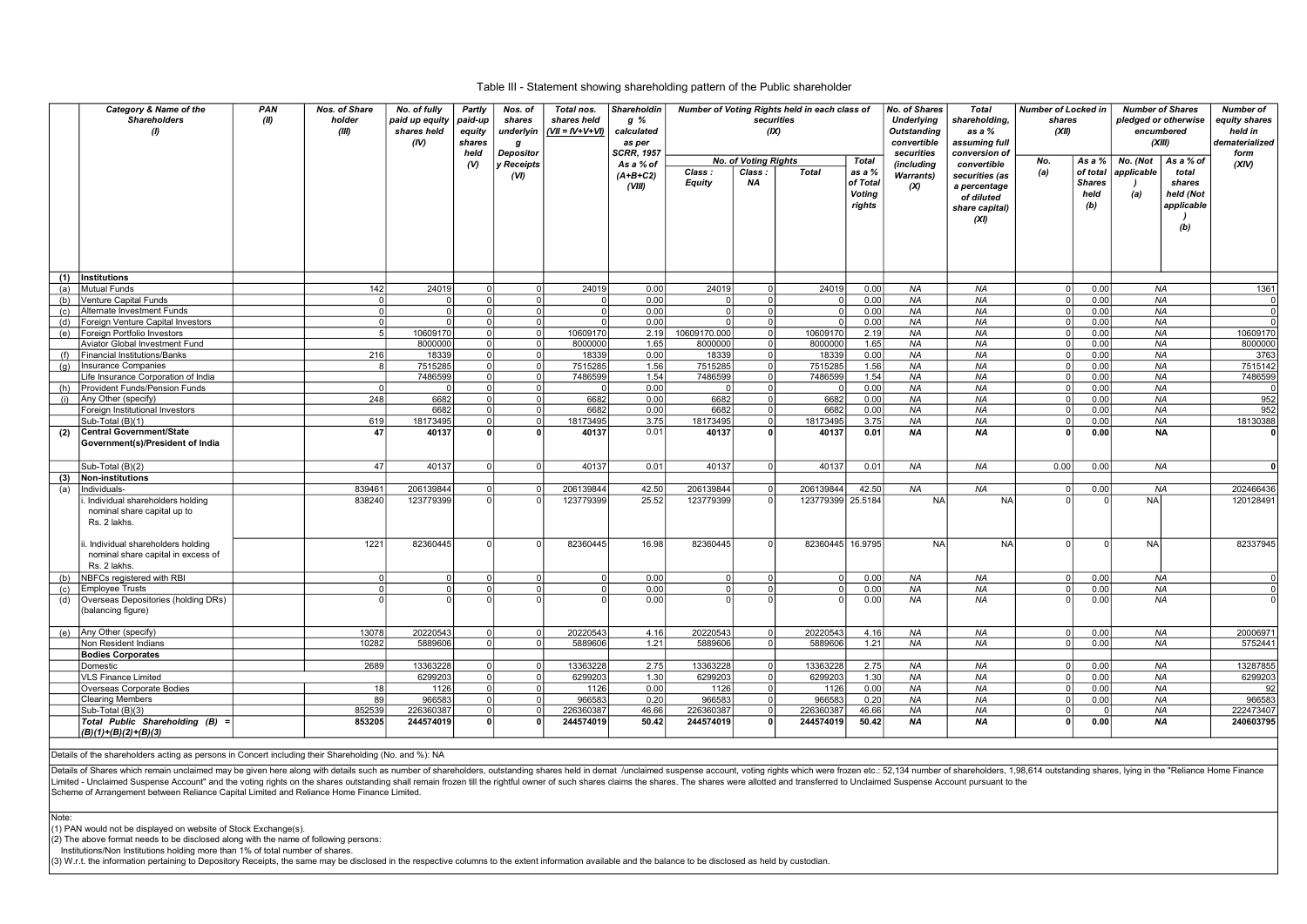|     | Category & Name of the<br><b>Shareholders</b><br>(1)                                                                   | PAN<br>(II) | No. of<br>shareholder<br>(III) | paid up<br>equity<br>shares<br>held<br>(IV) | No. of fully Partly paid-<br>up equity<br>shares held<br>(V) | Nos. of<br>shares<br>underlying<br>Depository<br><b>Receipts</b><br>(VI) | shares<br>held<br>$(VII =$<br>$IV+V+VI$ | g %<br>calculated<br>as per<br><b>SCRR, 1957</b><br>As a % of<br>$(A+B+C2)$<br>(VIII) |                  | No. of Voting Rights | securities<br>(IX) | Total no. Shareholdin Number of Voting Rights held in each class of No. of Shares<br>Total as a %<br>of Total<br><b>Voting rights</b> | Underlying<br>Outstanding<br>convertible<br>securities<br>(including<br><b>Warrants)</b><br>(X) | Total<br>shareholding, as<br>a % assuming<br>full conversion<br>of convertible<br>securities (as a<br>percentage of<br>diluted share | No. | <b>Shares</b><br>(XII)<br>As a % of<br>total<br><b>Shares</b> | Number of Locked in   Number of Shares<br>pledged or<br>otherwise<br>encumbered<br>(XIII)<br>As a % of<br>No.<br>(Not<br>total<br>applica<br>shares | Number of<br>equity shares<br>held in<br>dematerialized<br>form<br>(XIV)<br>(Not<br>Applicable) |
|-----|------------------------------------------------------------------------------------------------------------------------|-------------|--------------------------------|---------------------------------------------|--------------------------------------------------------------|--------------------------------------------------------------------------|-----------------------------------------|---------------------------------------------------------------------------------------|------------------|----------------------|--------------------|---------------------------------------------------------------------------------------------------------------------------------------|-------------------------------------------------------------------------------------------------|--------------------------------------------------------------------------------------------------------------------------------------|-----|---------------------------------------------------------------|-----------------------------------------------------------------------------------------------------------------------------------------------------|-------------------------------------------------------------------------------------------------|
|     |                                                                                                                        |             |                                |                                             |                                                              |                                                                          |                                         |                                                                                       | Class:<br>Equity | Class:<br><b>NA</b>  | Total              |                                                                                                                                       |                                                                                                 | capital)<br>(XI)                                                                                                                     |     | held                                                          | held (Not<br>ble)<br>applicable                                                                                                                     |                                                                                                 |
| (1) | <b>Custodian/DR Holder</b>                                                                                             |             |                                |                                             |                                                              |                                                                          |                                         | 0.00                                                                                  |                  | $\Omega$             |                    | 0.00                                                                                                                                  | <b>NA</b>                                                                                       | <b>NA</b>                                                                                                                            |     |                                                               | <b>NA</b>                                                                                                                                           |                                                                                                 |
| (2) | <b>Employee Benefit Trust</b><br>(under SEBI (Share<br><b>Based Employee</b><br><b>Benefits) Regulations,</b><br>2014) |             |                                |                                             |                                                              |                                                                          |                                         | 0.00                                                                                  |                  | $\Omega$             |                    | 0.00                                                                                                                                  | <b>NA</b>                                                                                       | <b>NA</b>                                                                                                                            |     | 0.00                                                          | <b>NA</b>                                                                                                                                           |                                                                                                 |
|     | <b>Total Non-Promoter-</b><br><b>Non Public</b><br>Shareholding $(C)$ =<br>$(C)(1)+(C)(2)$                             |             |                                |                                             |                                                              |                                                                          |                                         | 0.00                                                                                  |                  | $\Omega$             |                    | 0.00                                                                                                                                  | <b>NA</b>                                                                                       | <b>NA</b>                                                                                                                            |     |                                                               | <b>NA</b>                                                                                                                                           |                                                                                                 |

## Table IV - Statement showing shareholding pattern of the Non Promoter - Non Public shareholder

<u>Note</u><br>(1) PAN would not be displayed on website of Stock Exchange(s).<br>(2) The above format needs to disclose name of all holders more than 1% of total number of shares.<br>(3) W.r.t. the information pertaining to Depository